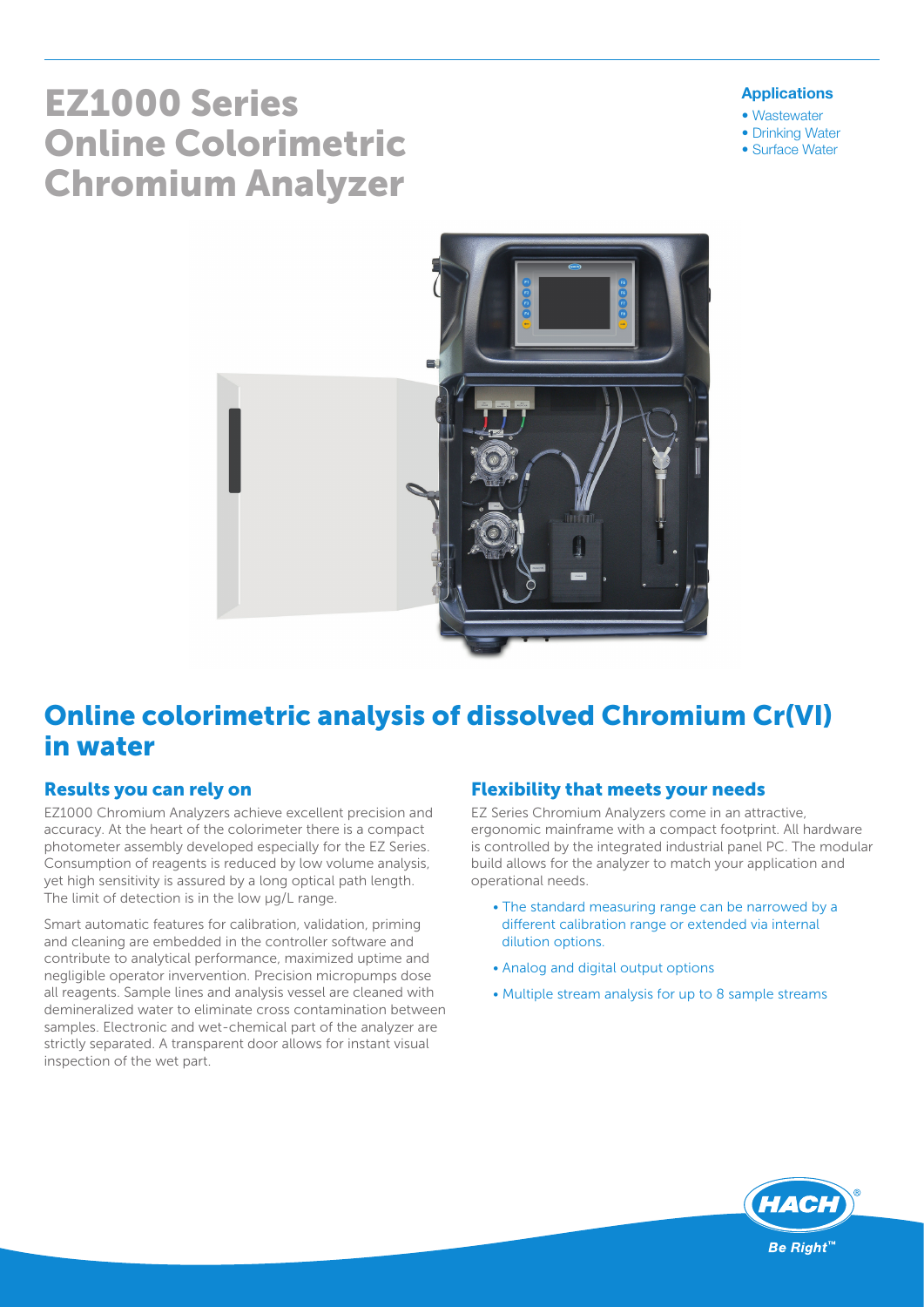#### Technical Data\*

| <b>Parameter</b>                                | Chromium Cr(VI), dissolved                                                                                                                                                                                                                                |
|-------------------------------------------------|-----------------------------------------------------------------------------------------------------------------------------------------------------------------------------------------------------------------------------------------------------------|
| <b>Measurement Method</b>                       | Colorimetric measurement at 546 nm using diphenylcarbazide method,<br>conform with standard method APHA 3500-Cr (B)                                                                                                                                       |
| Range                                           | 5 - 500 µg/L Cr(VI)<br>Optional:<br>1 - 50 µg/L Cr(VI)<br>2 - 125 µg/L Cr(VI)<br>2.5 - 250 µg/L Cr(VI)<br>0.08 - 2 mg/L Cr(VI) (with internal dilution)<br>0.16 - 4 mg/L Cr(VI) (with internal dilution)<br>0.5 - 50 mg/L Cr(VI) (with internal dilution) |
| <b>Precision</b>                                | Better than 2% full scale range for standard test solutions                                                                                                                                                                                               |
| <b>Lower Limit of</b><br><b>Detection (LOD)</b> | $\leq 1$ µg/L                                                                                                                                                                                                                                             |
| <b>Interferences</b>                            | Iron (III), Mercury > 200 mg/L, Molybdenum > 200 mg/L, Vanadium (V) > 5 mg/L.<br>Large amounts of colour and turbidity interfere. Fats, oil, proteins, surfactants and tar.                                                                               |
| <b>Cycle Time</b>                               | 10 min (dilution $+5$ min.)                                                                                                                                                                                                                               |
| <b>Automatic cleaning</b>                       | Yes                                                                                                                                                                                                                                                       |
| <b>Calibration</b>                              | Automatic, 2-point; frequency freely programmable                                                                                                                                                                                                         |
| <b>Validation</b>                               | Automatic; frequency freely programmable                                                                                                                                                                                                                  |
| <b>Ambient Temperature</b>                      | 10 - 30 °C $\pm$ 4 °C deviation (50 - 86 °F $\pm$ 7.2 °F deviation) at 5 - 95% relative humidity (non-condensing)                                                                                                                                         |
| <b>Reagent Requirements</b>                     | Keep between 10 - 30 °C (50 - 86 °F)                                                                                                                                                                                                                      |
| <b>Sample Pressure</b>                          | By external overflow vessel                                                                                                                                                                                                                               |
| <b>Sample Flow Rate</b>                         | 100 - 300 mL/min                                                                                                                                                                                                                                          |
| <b>Sample Temperature</b>                       | 10 - 30 °C (50 - 86 °F)                                                                                                                                                                                                                                   |
| <b>Sample Quality</b>                           | Maximum particle size 100 $\mu$ m, < 0.1 g/L; Turbidity < 50 NTU                                                                                                                                                                                          |
| <b>Power</b>                                    | 100 - 240 VAC, 50/60 Hz<br>Max. power consumption: 120 VA                                                                                                                                                                                                 |
| <b>Instrument Air</b>                           | Dry and oil free according to ISA-S7.0.01-1996 quality standard for instrument air                                                                                                                                                                        |
| <b>Demineralized Water</b>                      | For rinsing / dilution                                                                                                                                                                                                                                    |
| <b>Drain</b>                                    | Atmospheric pressure, vented, min. Ø 64 mm                                                                                                                                                                                                                |
| <b>Earth Connection</b>                         | Dry and clean earth pole with low impedance ( $<$ 1 Ohm) using an earth cable of $>$ 2.5 mm <sup>2</sup>                                                                                                                                                  |
| <b>Analog Outputs</b>                           | Active 4 - 20 mA max. 500 Ohm load, standard 1, max. 8 (option)                                                                                                                                                                                           |
| <b>Digital Outputs</b>                          | Optional: RS232, Modbus (TCP/IP, RS485)                                                                                                                                                                                                                   |
| <b>Alarm</b>                                    | 1 x malfunctioning, 4 x user-configurable, max. 24 VDC/0.5 A, potential free contacts                                                                                                                                                                     |
| <b>Protection Class</b>                         | Analyzer cabinet: IP55 / Panel PC: IP65                                                                                                                                                                                                                   |
| <b>Material</b>                                 | Hinged part: Thermoform ABS, door: plexiglass<br>Wall section: Galvanized steel, powder coated                                                                                                                                                            |
| Dimensions (H x W x D)                          | 690 mm x 465 mm x 330 mm                                                                                                                                                                                                                                  |
| Weight                                          | 25 kg (55 lbs.)                                                                                                                                                                                                                                           |
| <b>Certifications</b>                           | CE compliant / UL certified                                                                                                                                                                                                                               |

*\*Subject to change without notice.*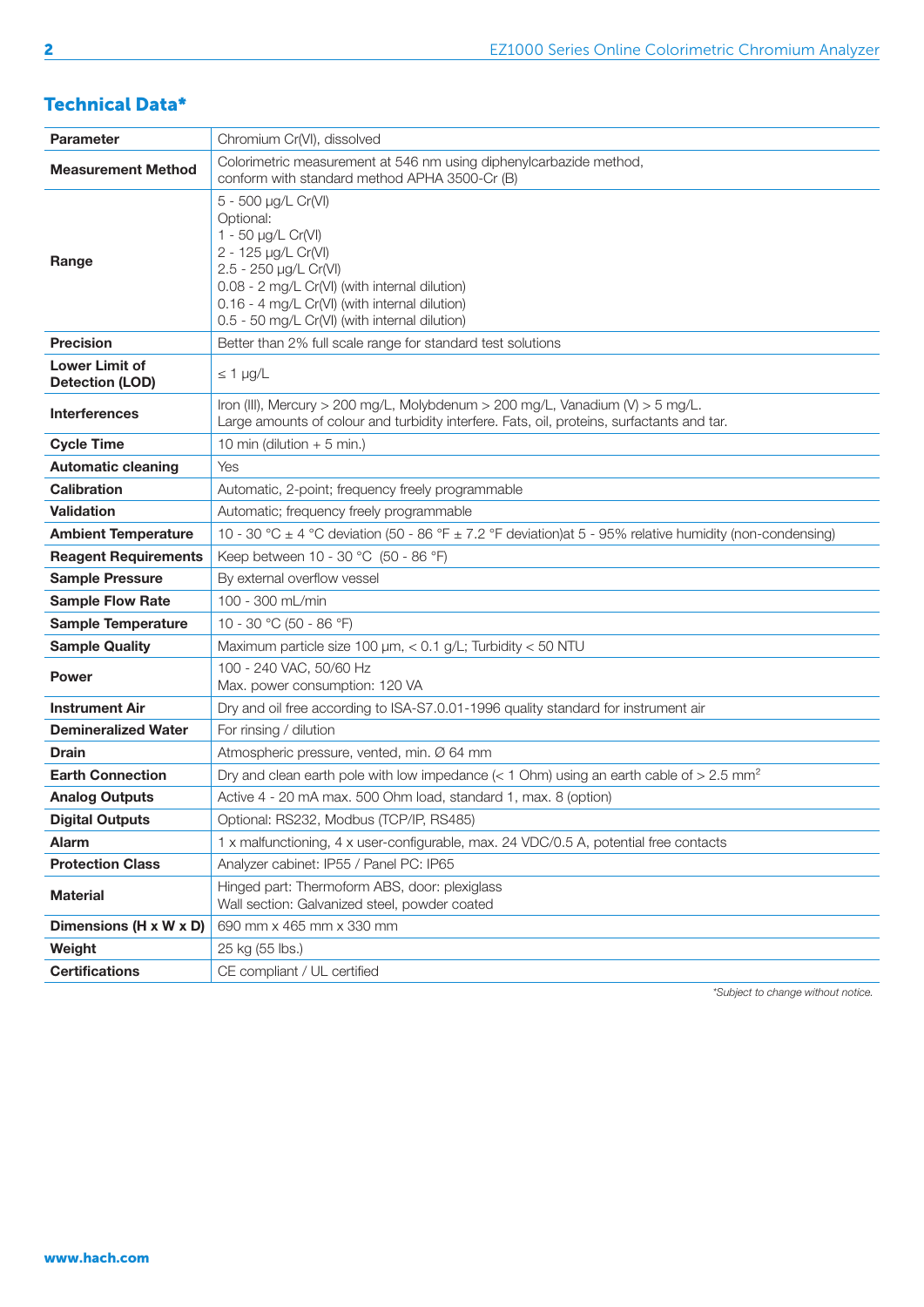#### **Dimensions**



#### Hach Service

With Hach Service, you have a global partner who understands your needs and cares about delivering timely, high-quality service you can trust. Our Service Team brings unique expertise to help you maximize instrument uptime, ensure data integrity, maintain operational stability, and reduce compliance risk.